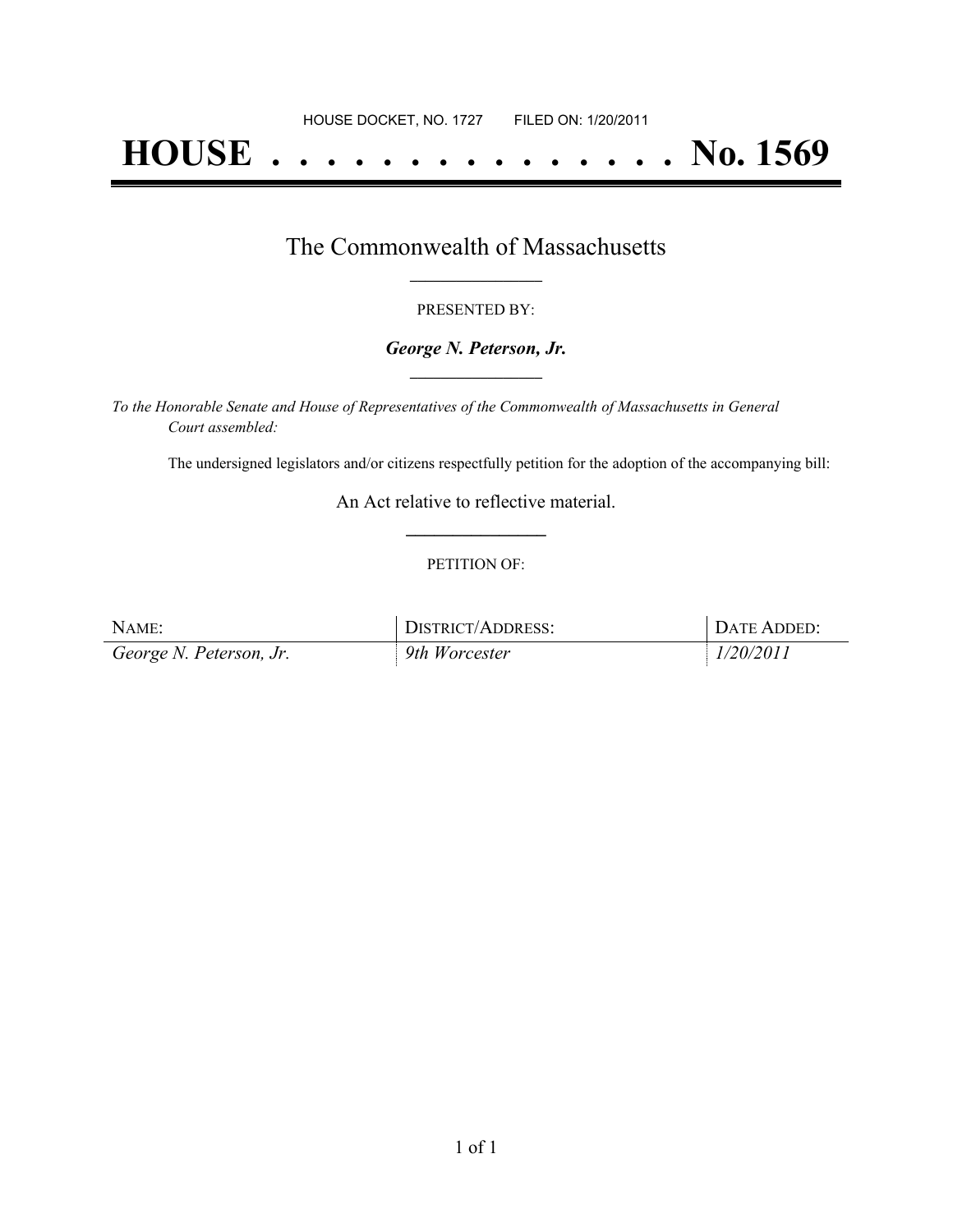## HOUSE DOCKET, NO. 1727 FILED ON: 1/20/2011

## **HOUSE . . . . . . . . . . . . . . . No. 1569**

By Mr. Peterson of Grafton, a petition (accompanied by bill, House, No. 1569) of George N. Peterson, Jr. for legislation to require the use of illuminated flashlights or reflective material by pedestrians participating in physical training activities on roadways during certain hours. Public Safety and Homeland Security.

## The Commonwealth of Massachusetts

**\_\_\_\_\_\_\_\_\_\_\_\_\_\_\_ In the Year Two Thousand Eleven \_\_\_\_\_\_\_\_\_\_\_\_\_\_\_**

An Act relative to reflective material.

Be it enacted by the Senate and House of Representatives in General Court assembled, and by the authority *of the same, as follows:*

| 1  | SECTION 1. Chapter 85 of the General Laws, as appearing in the 2008 Official Edition,               |
|----|-----------------------------------------------------------------------------------------------------|
| 2  | is hereby amended by inserting after section 36 the following new sections:-                        |
| 3  | Section 37. Every city and town shall, pursuant to clause (16B) of section 21 of chapter            |
| 4  | 40, provide a non-criminal ticketing procedure against violators of the provisions of section 38 of |
| 5  | this chapter. Cities and towns shall print notices of such violations in tag form in the same       |
| 6  | manner as notices pursuant to section 20A or 20C of chapter 90 are printed for such cities and      |
| 7  | towns.                                                                                              |
| 8  | A police officer taking cognizance of any such violation may request the offender to state          |
| 9  | his true name and address. Whoever, upon such request, refuses to state his name and address, or    |
| 10 | states a false name and address or a name and address which is not his name and address in          |
| 11 | ordinary use, shall be punished by a fine of not less than \$20 nor more than \$50. Any such        |
|    |                                                                                                     |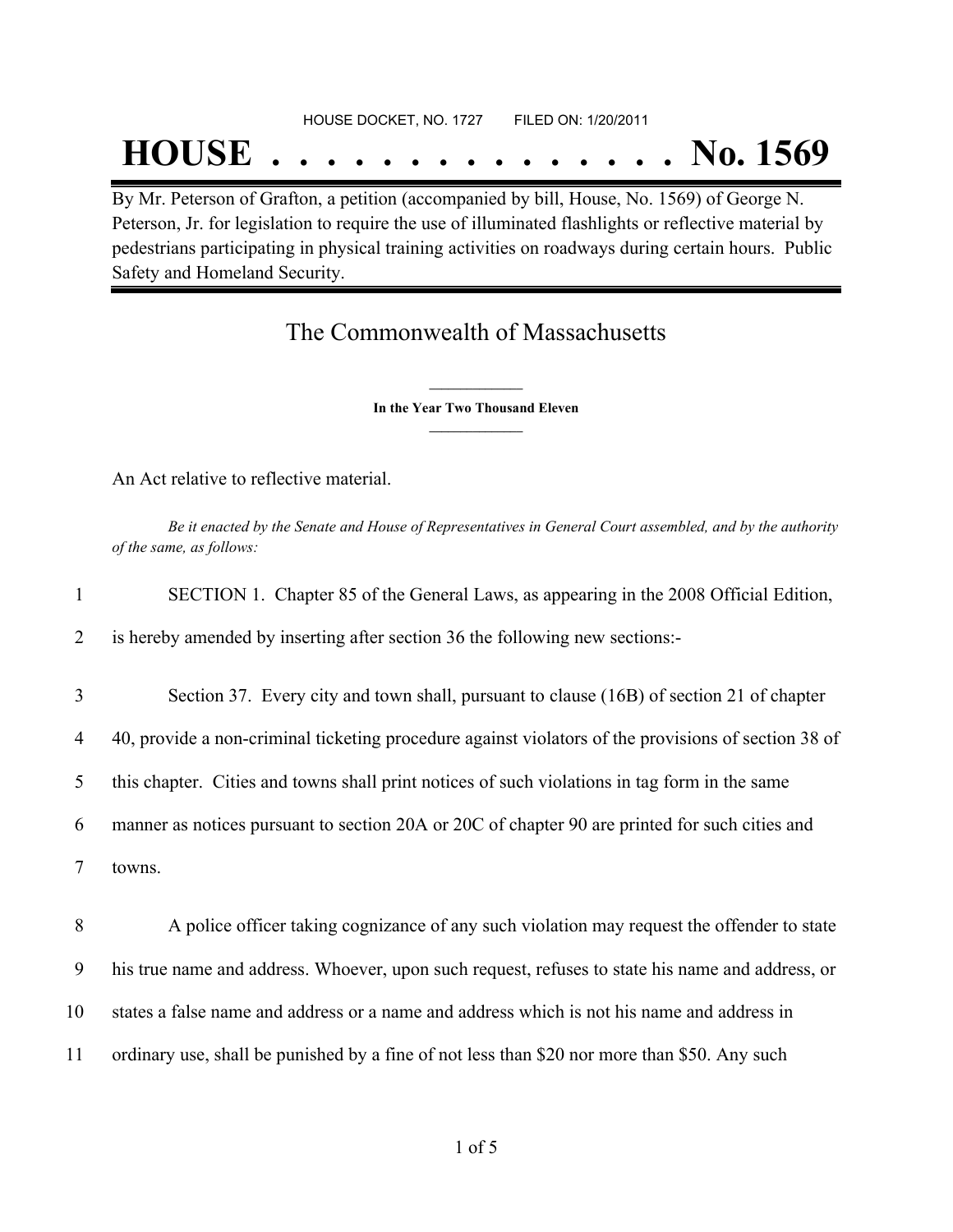offender so refusing to state his name and address may be arrested without a warrant, but no person shall be arrested without a warrant for any other such violation.

 Every police officer who takes cognizance of such violations may give the offender a notice, which shall be in tag form, as provided in this section, to appear before the clerk of the district court having jurisdiction, at any time during office hours, not later than 21 days after the date of such violation. If the offender is under 16 years of age, the officer may give such notice to the parent or guardian of the offender. All tags shall be prepared in triplicate and shall be prenumbered.

 Said tag shall contain but shall not be limited to the following information: the name and address of the offender, if served with notice in hand at the time of such violation; the date, time, place and nature of the violation; the amount of the fine; instructions for the return of the tag; and a notice which reads as follows: This notice may be returned by mail, personally, or by an authorized person, and if property returned shall be deemed non-criminal. A court hearing may be obtained upon the written request of the offender. Failure to obey this notice within 21 days after the date of the violation will result in the offender's appearance in court on a criminal complaint. Such notice shall be signed by the officer, and shall be signed by the offender whenever practicable in acknowledgment that the notice has been received. The officer shall, if possible, deliver to the offender at the time and place of the violation a copy of said notice. Whenever it is not possible to deliver a copy of said notice to the offender at the time and place of violation, said copy shall be mailed or delivered by the officer, or by his commanding officer or any person authorized by said commanding officer to the offender's last known address. The mailing of such notice by the officer, his commanding officer or the person so authorized, to the said offender shall be deemed a sufficient notice, and a certificate of the officer or person stating

of 5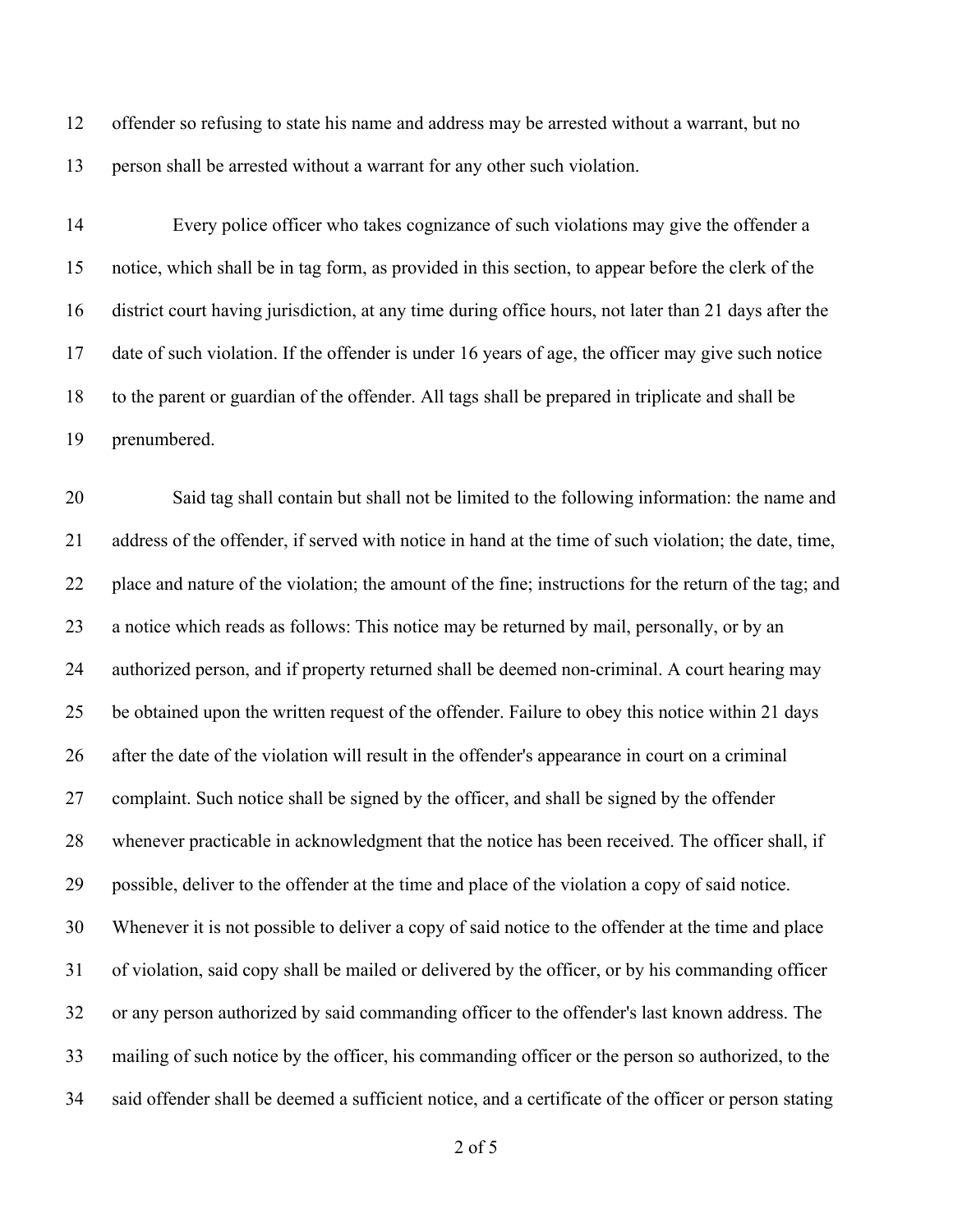that such notice has been mailed in accordance with this section shall be deemed prima facie evidence thereof, and shall be admissible in any court of the commonwealth as to the facts contained therein.

 At or before the completion of each tour of duty, the officer shall give to his commanding officer those copies of each notice of such a violation taken cognizance of during such tour. Said commanding officer shall retain and safely preserve one of such copies and shall at a time no later than the beginning of the next court day after receipt of such notice deliver another of such copies to the clerk of the court before whom the offender has been notified to appear. The clerk of each district court shall maintain a separate docket of all such notices to appear.

 Any person notified to appear before the clerk of a district court, as provided herein, may appear before such clerk and confess the offense charged, either personally or through an agent duly authorized in writing, or by mailing to such clerk the notice accompanied by the fine provided therein, such payment to be made only by postal note, money order or check made out to the clerk of the court. Returning the notice to the clerk of court and payment of the fine established shall operate as a final disposition of the case. Proceedings under this section shall not be deemed criminal; and no person notified to appear before the clerk of a district court as provided herein shall be required to report to any probation officer, and no record of the case shall be entered in the probation records.

 If any person notified to appear before the clerk of the district court fail to appear or, having appeared, desire not to avail himself of the benefits of the procedure established by this section, the clerk shall, as soon as may be, notify the officer concerned, who shall forthwith

of 5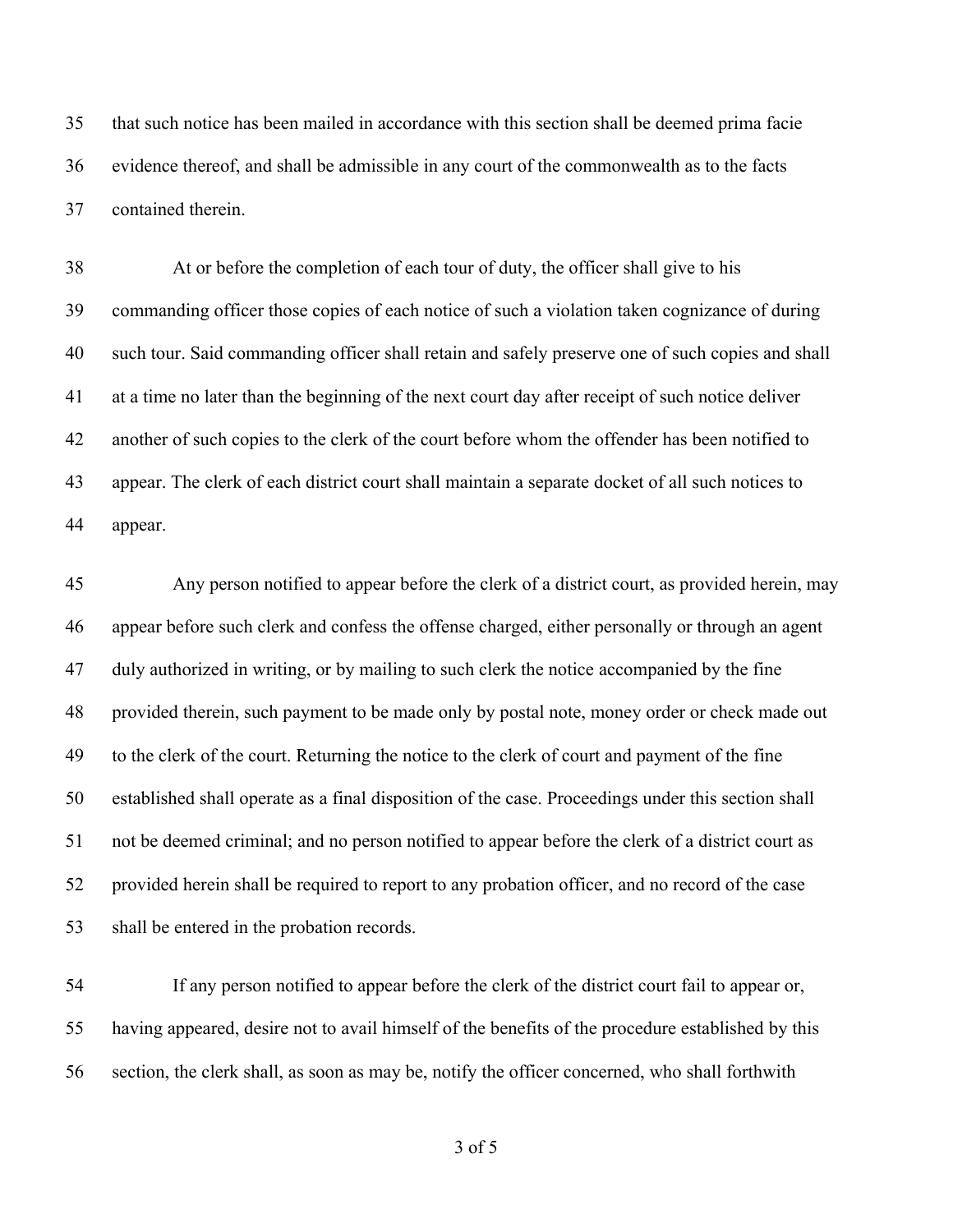make a complaint against the offender and follow the procedure established for criminal cases. If any person fails to appear in accordance with the summons issued upon such complaint, the clerk shall send such person by registered mail, return receipt requested, a notice that the complaint is pending and that if the person fails to appear within 21 days from the mailing of such notice, a warrant for his arrest will be issued. If any person fails to appear within 21 days from the mailing of such notice the court shall issue a warrant for his arrest. The notice to appear, provided herein, shall be printed in such form as the chief justice for the Boston municipal court department and the chief justice for the district court department may prescribe for their respective departments; provided, however, that any city or town may request that the notice prepared for said city or town pursuant to section 21A or section 20C of chapter 90 be so revised or adapted that said notice may also be used for the notice provided for in this section.

 Section 38. A pedestrian who is participating in a physical training activity on a roadway, highway, street, or bridge during the period from one-half hour after sunset to one-half hour before sunrise shall carry an illuminated flashlight or wear reflective material visible from the front and rear for a distance of six hundred feet, when directly in front of lawful lower beams of headlamps of a motor vehicle.

 For the purposes of this section, "physical training activity" includes but is not limited to walking, jogging, or running performed by a pedestrian for the purposes of physical exercise.

 Violations of this section shall be punished by a fine of not more than \$10. The parent or guardian of any person under age 18 shall not authorize or knowingly permit any such person to violate any of the provisions of this section. A violation of any provision of this section by a